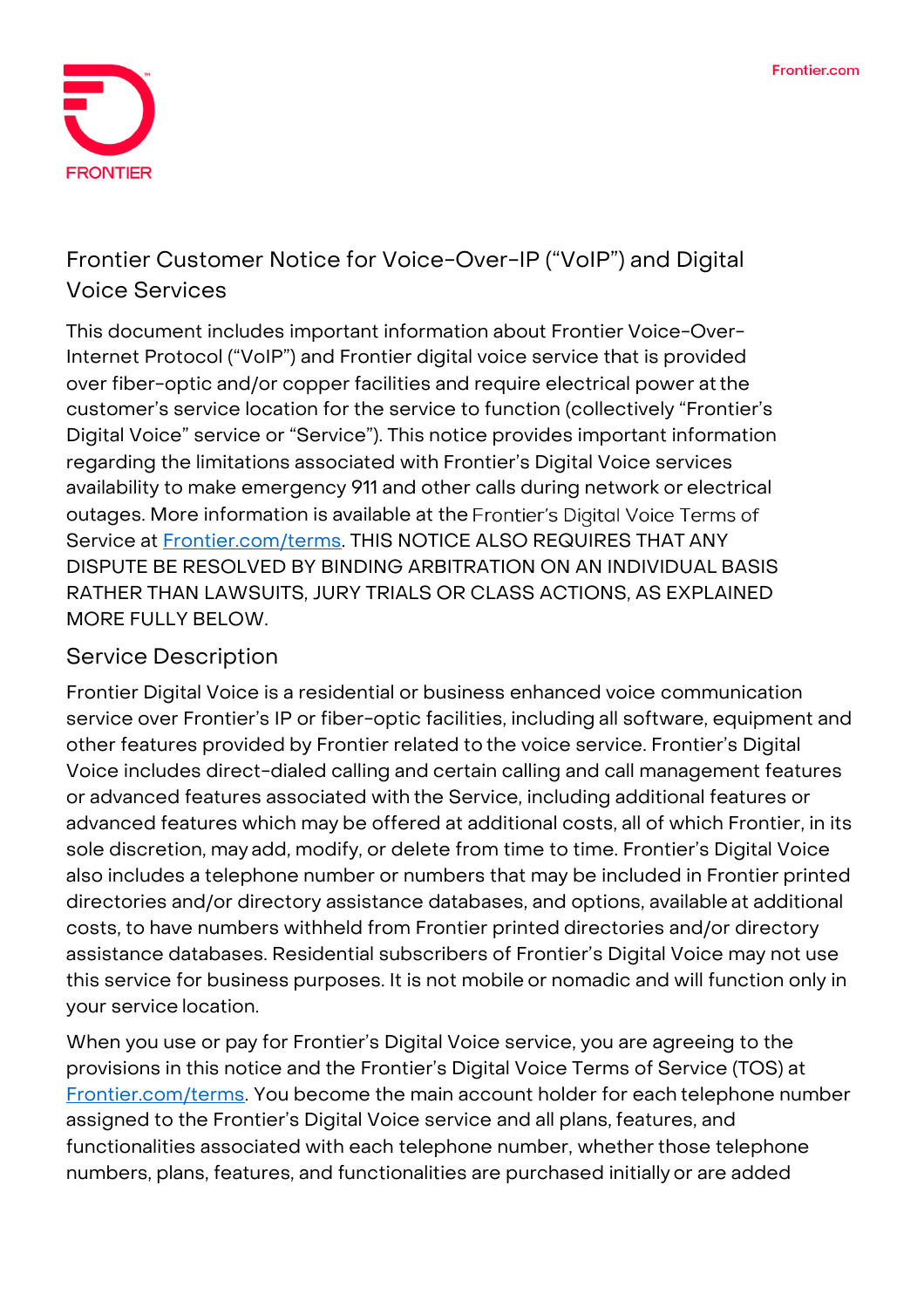

subsequently. The provisions in this notice and the Frontier's Digital Voice TOS apply to all such Voice plans, features, and functionalities for both the main account and all sub accounts.

You agree that the use of the Frontier's Digital Voice service, without limitation, is your sole responsibility, is at your own risk, and is subject to all applicable local, state, national and international laws and regulations. This includes the use of the Service by others, with or without your permission.

**Service-Limitations, including Power Outages and Backup**

### **Batteries**

YOU HEREBY ACKNOWLEDGE AND AGREE TO ALL OF THE INFORMATION BELOW REGARDING THE LIMITATIONS OF 911 SWRVICE OVER FRONTIER'S DIGITAL VOICE AND THE DISTINCTIONS BETWEEN 911 SERVICE OVER FRONTIER'S DIGITAL VOICE AND 911 SERVICE OVER TRADITIONAL WIRELINE TELEPHONE SERVICE. YOU AGREE TO ADVISE ALL INDIVIDUALS WHO MAY PLACE CALLS OVER FRONTIER'S DIGITAL VOICE OF THE 911 LIMITATIONS DESCRIBED BELOW.

You are responsible for providing the electrical power necessary forthe Frontier's Digital Voice service to function. The Service (including 911 dialing) will not function during a power outage without a backup power source. An optional battery back-up feature is available for your Service. With a fully-charged battery (or batteries), the battery back-up feature will power the basic calling functions of your Frontier's Digital Voice service for up to eight (8) to twenty (20) hours, depending on the type of battery backup device installed, in the event of a power outage. The battery back-up feature will not power cordless phones, Internet or TV service, or alarm system equipment. A power failure or service disruption may require you to reset or reconfigure equipment prior to using the Service.

You acknowledge and understand that Frontier's Digital Voice requires electrical power to function and that, therefore, you must at all times maintain a working battery backup for your Frontier's Digital Voice service to function. You acknowledge and understand that it will take a minimum of 18 hours to charge an initial backup battery after Frontier's Digital Voice is installed and/or after a replacement battery is installed. In the event of a power outage, the battery backup unit only supplies power for voice services from a phone that is not dependent on a power supply. Cordless phones and telecommunications devices used to assist customers with disabilities require a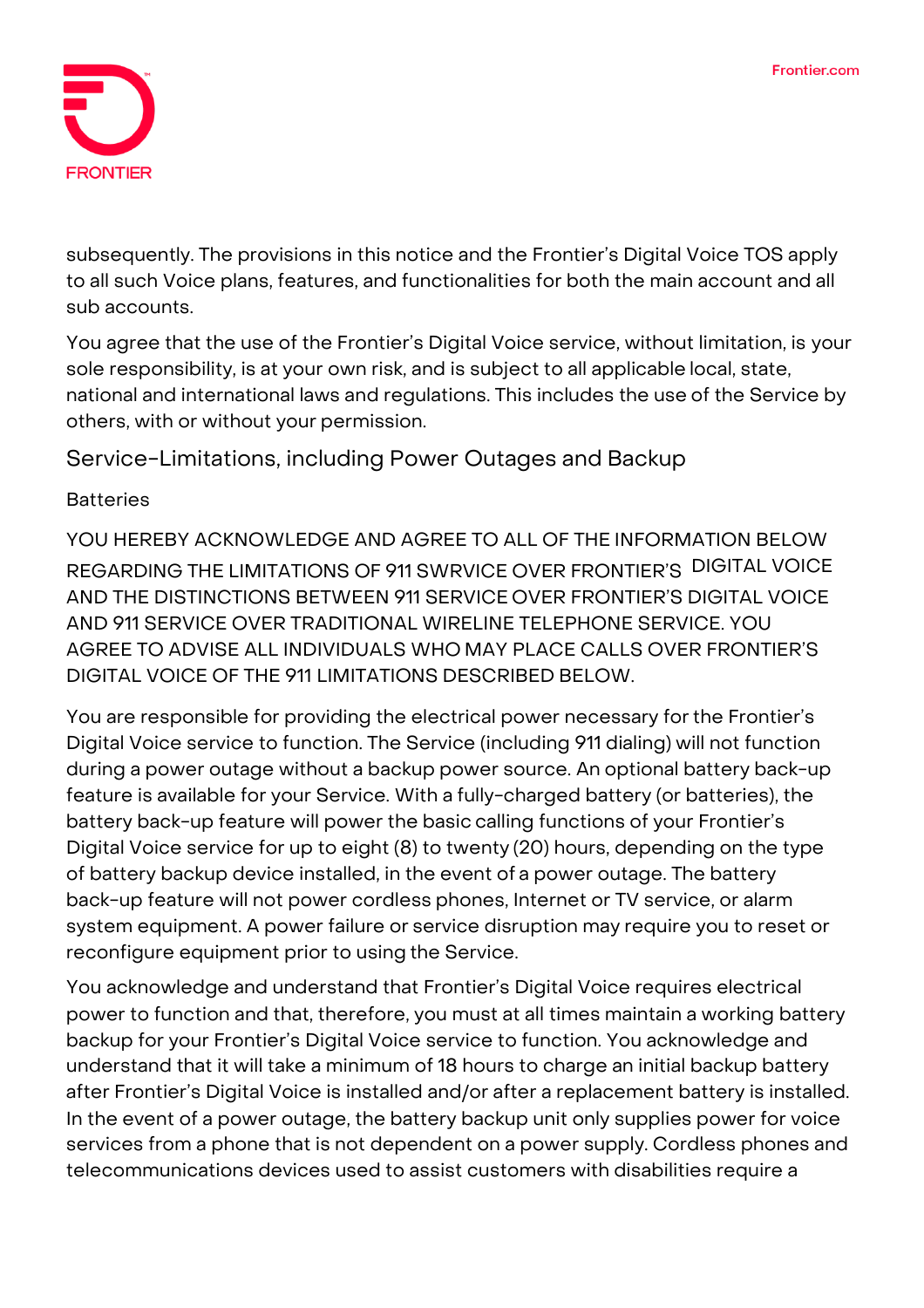

power supply to function. Frontier recommends that you have at least one alternative means of calling 911 in a power outage such as wired phone or cellphone, which can access the network without the need of a power source.

You acknowledge and understand that to conserve battery power during a power outage, you should not attempt to use the backup batteries for any purpose other than to power Frontier's Digital Voice (or to power your Internet connection, for the purpose of powering your security alarm, if you have an IP- based security alarm that uses Frontier Internet service). You acknowledge and understand that the backup batteries initially supplied by Frontier do not provide power for cordless phones or telecommunications devices used to assist customers with disabilities and that, if you are using such devices with Frontier's Digital Voice, a separate backup battery or other power source may be required if there is a power outage. You acknowledge and understand that you are solely responsible for determining when the battery backup unit requires replacement and for replacing and recycling used batteries in accordance with manufacturer or other directions. You also acknowledge and understand that you are solely responsible for obtaining and maintaining backup batteries or other sources of power for any cordless phones you use with Frontier's Digital Voice. If you require a new battery you may notify Frontier or the manufacturer torequest replacement.

You acknowledge that 911 service over Frontier's Digital Voice will not function if your service is not configured correctly or if your Frontier's Digital Voice is interrupted or not functioning for any reason, including, but not limited to, in the event of a power outage, network outage, or disconnection of your service because of billing issues. If there is a power outage, you may be required to reset or reconfigure the equipment prior to being able to use your services, including use for 911 calling. You acknowledge that Frontier strongly recommends you maintain, at all times, an alternative means of accessing 911 services.

You acknowledge and understand that Frontier will not be liable for any losses incurred directly or indirectly as a result of service outage and/or inability todial 911 using your Frontier's Digital Voice service or inability to access emergency service personnel for any reason, including but not limited to the 911 characteristics and limitations set forth in this document and/or the characteristics, limitations, and/or failure of the 911 network itself.

Frontier's Digital Voice may be provided to you over a broadband (Internet Protocol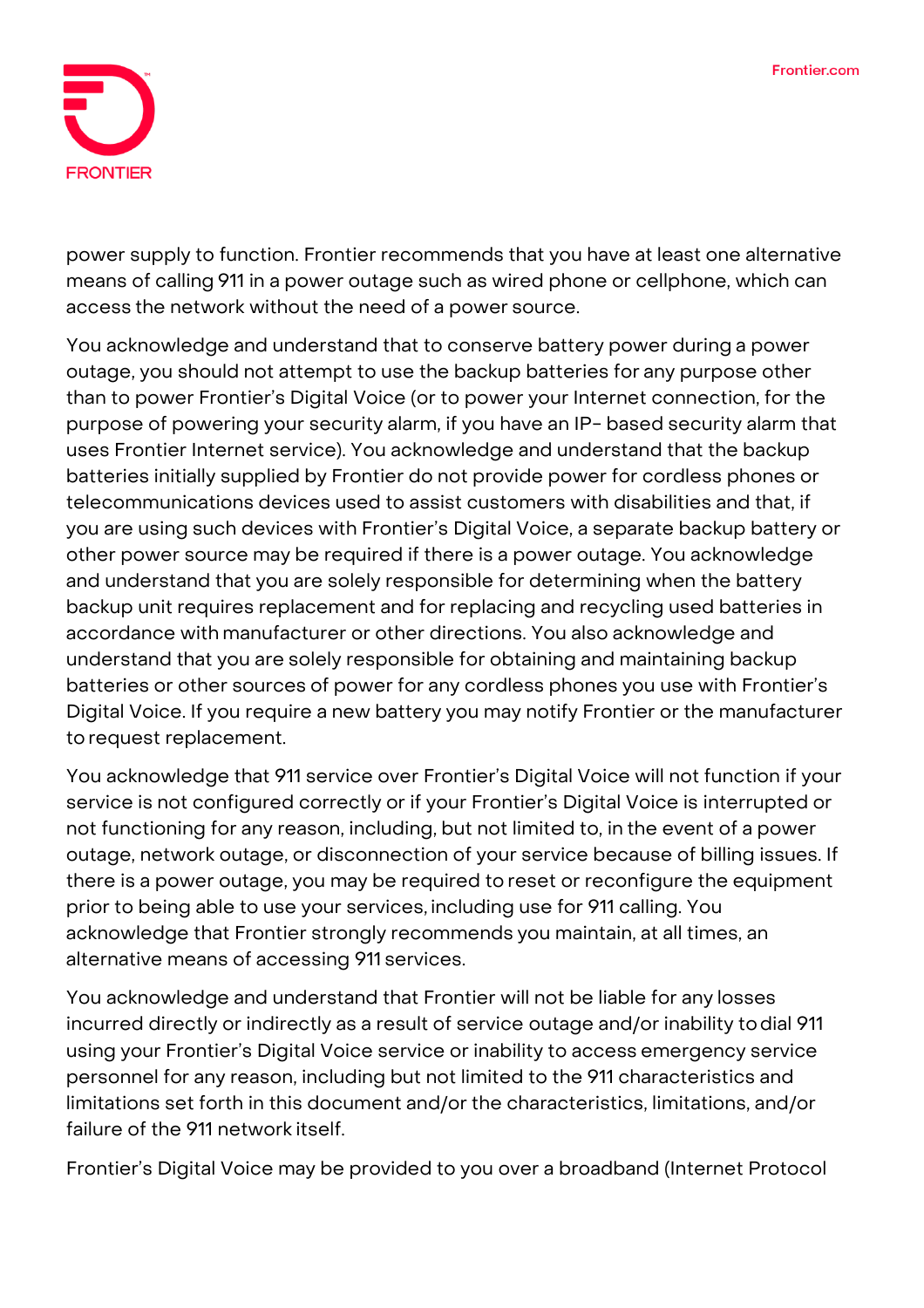

or "IP") network If there is a broadband network outage, your Frontier's Digital Voice service will not function and you will not be able to make 911 calls with this service.

Frontier's Digital Voice requires a regular analog touchtone landline telephone, which you must supply and which must be connected to the Frontier network interface of the RG or ONT), either directly or through your service location's inside wiring. (Rotary and pulse phones will not work).

You agree that neither you nor a third party will move any equipment used for Frontier's Digital Voice within your premises or to any other physical location outside of the premises where it was installed by Frontier. Frontier's Digital Voice is not designed to be nomadic and will not function properly if the network interface connection is moved or altered by a non-Frontier employee.

Frontier does not guarantee that Frontier's Digital Voice service will be continuous or error-free. You acknowledge and understand that Frontier cannot guarantee that Frontier's Digital Voice is completely secure.

## **Security Alarm and Other Device Compatibility**

Frontier makes no warranty that (i) Frontier's Digital Voice used as a communications pathway for monitored burglar alarms, monitored fire alarms, and/or medical monitoring systems or devices, will be uninterrupted, timely, secure, or error-free; (ii) the service will be compatible with any particular or all monitored burglar alarm(s), monitored fire alarm(s), or medical monitoring system(s) or device(s); or (iii) battery backup power will be sufficient to maintain the service throughout any and/or all power or network outages.

Monitored fire alarm and burglar alarm systems and medical monitoring devices may not be compatible with Frontier's Digital Voice. If you have or purchase a monitored fire alarm or burglar alarm system or a medical monitoring device that you intend to use with Frontier's Digital Voice as the communications pathway, you agree to contact your provider for those systems/devices to determine compatibility with Frontier's Digital Voice and to arrange for your provider to test such systems and devices after installation of Frontier's Digital Voice. You also acknowledge and understand that even if such systems and devices are compatible with Frontier's Digital Voice, they will not be able to communicate with monitoring stations during a power outage unless you maintain battery backup power for Frontier's Digital Voice as described in this notice and the Frontier's Digital Voice TOS. If you purchase a monitored burglar alarm or monitored fire alarm system after voice has been installed, you also agree to call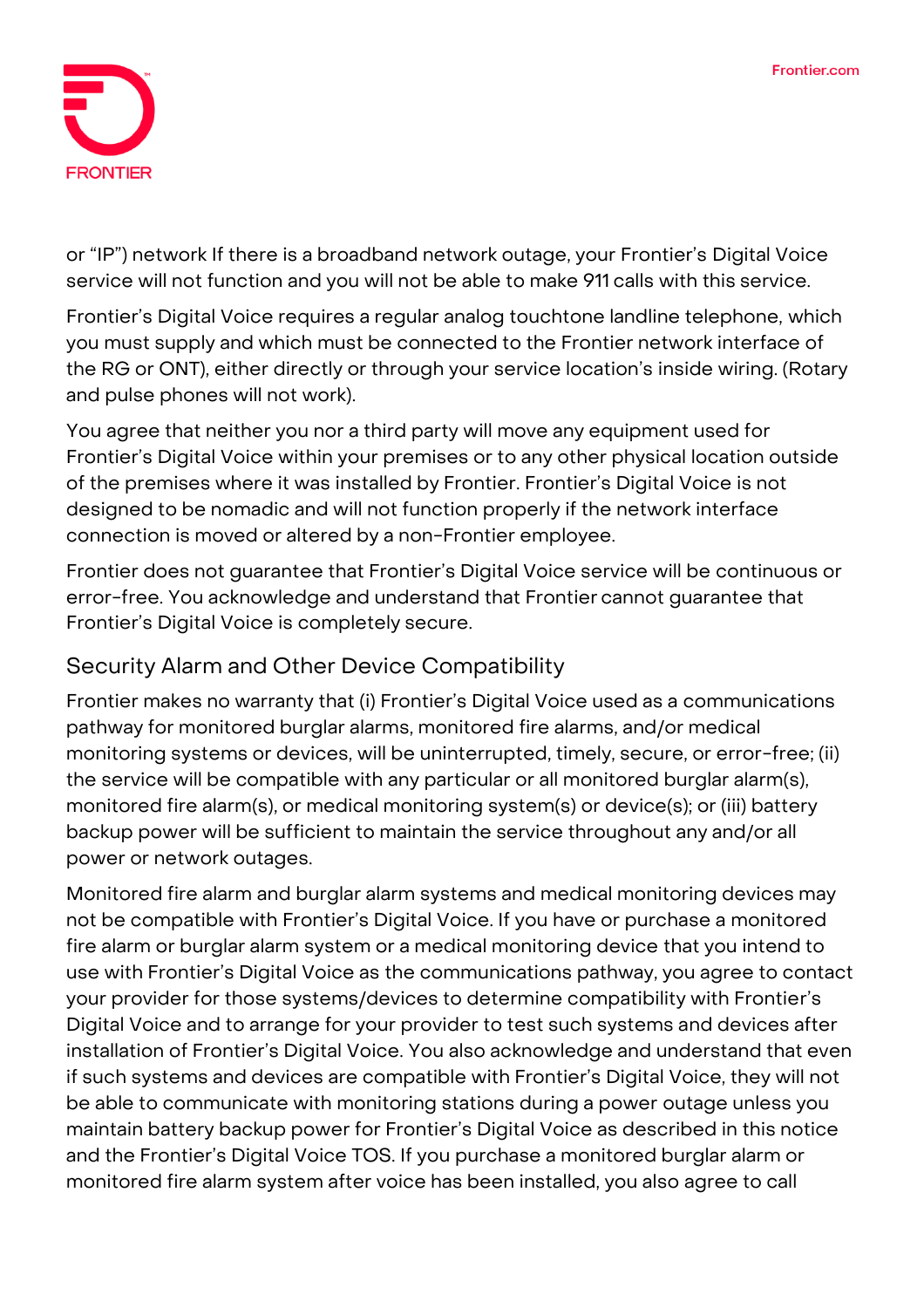

Frontier prior to installation of any such system. Subsequent installation of these systems may require re-wiring of Frontier's Digital Voice service, which may also result in time and material charges. (Frontier does not provide support for, or re-wiring of Frontier's Digital Voice in support of, medical monitoring systems or devices).

Once Frontier's Digital Voice has been installed for use with a monitored fire alarm or monitored burglar alarm system, you agree that you will not change or modify the inside wiring of your service location or move or reconfigure your RG/ONT in any way without contacting Frontier and your alarm service provider. You also agree that you will not plug any telephone equipment into the back of the RG/ONT. You acknowledge and understand that if you change or modify your inside wiring, move or reconfigure your RG/ONT in any way, or plug any telephone equipment into the back of the RG/ONT it could result in a failure of your monitored burglar alarm or monitored fire alarm system.

By accepting service, you acknowledge and agree to the provisions in this notice and the Frontier's Digital Voice TOS, use Frontier's Digital Voice at your own risk and waive any claim against Frontier for interference with or disruption of a monitored fire alarm or burglar alarm system, a medical monitoring device, or other such systems or devices due to the Frontier's Digital Voice.

## **Limitation of Liability**

OUR LIABILITY REGARDING YOUR USE OF FRONTIER'S DIGITAL VOICE, OR THE FAILURE OF OUR INABILITY TO USE FRONTIER'S DIGITAL VOICE, IS LIMITED TO THE CHARGES YOU INCUR FOR SERVICES DURING THE AFFECTED PERIOD. THIS MEANS WE ARE NOT LIABLE FOR ANY INCIDENTAL OR CONSEQUENTIAL DAMAGES (SUCH AS LOST PROFITS OR LOST BUSINESS OPPORTUNITIES), PUNITIVE OR EXEMPLARY DAMAGES OR ATTORNEY'S FEES.

Our liability to you, to anyone dialing 911 using the Service, or to any other person or party, for any loss or damage arising from errors, interruptions, omissions, delays, defects, or failures of 911 services whether caused by our negligence or otherwise, shall not exceed the amount of our charges for such services during the affected period of time. This limitation of liability is in addition to any other limitations contained in this Agreement.

Service Outage Due to Suspension of Your Account. You acknowledge and agree that a service outage due to suspension of your account as a result of billing issues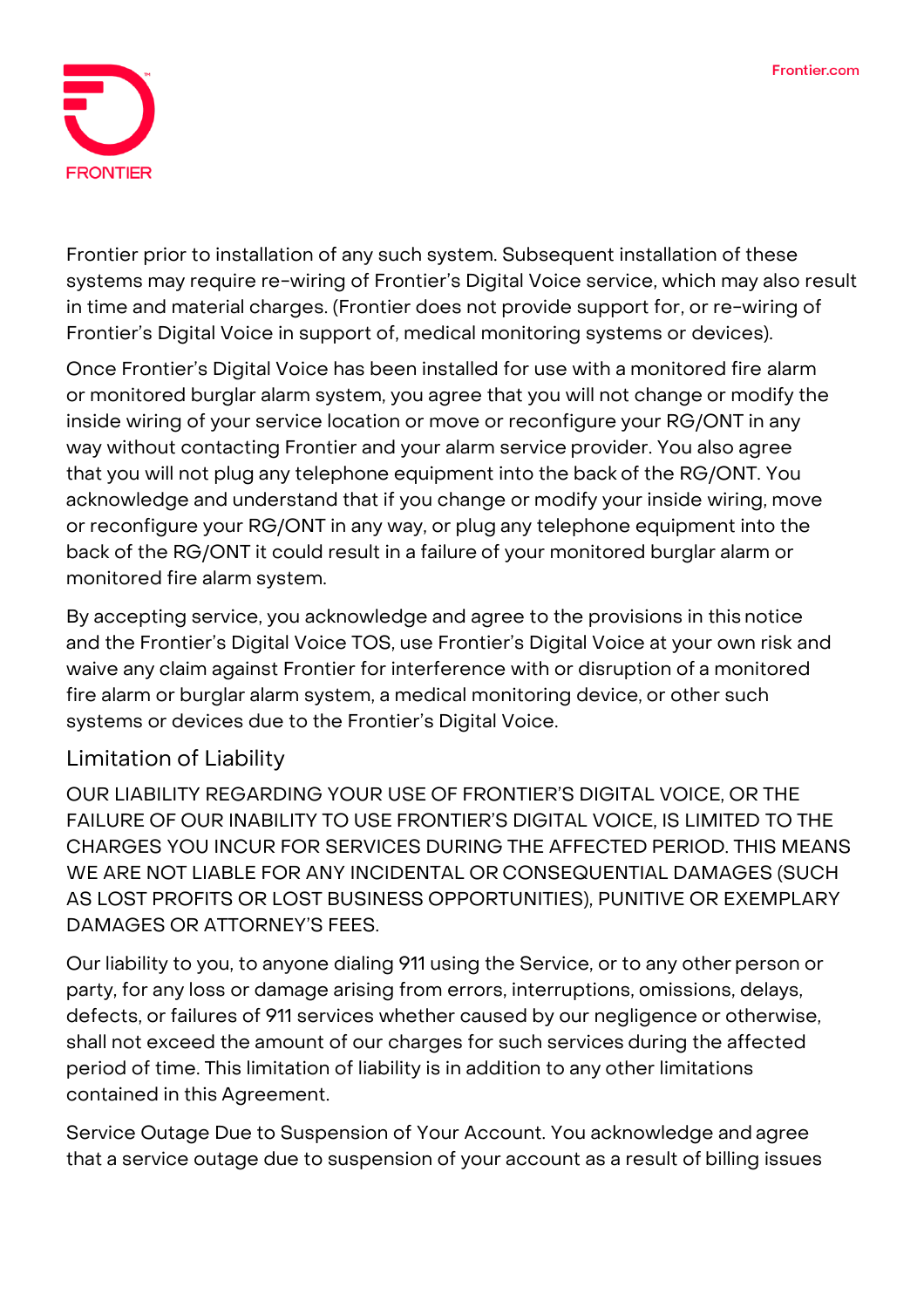

will prevent ALL Service from being provided to you, including any 911 emergency response services.

Potential Limitations. You agree that any 911 calls made using the Service may be subject to network congestion and/or reduced routing or processing speed. If you have Call Forwarding, Do Not Disturb, Simultaneous Ring or other features programmed and in use at the time you dial a 911 call and your call is interrupted, the emergency dispatcher may not be able to call you back atthe phone from which you dialed the call.

Additional Service Limitations that Apply in the Event that Frontier Cannot Route Your 911 Call Directly to the Appropriate Emergency Service Provider. If, for any reason, Frontier cannot directly route your 911 call to the appropriate emergency service provider, your 911 call may be routed to an operator. You agree that the operator and/or emergency response center personnel receiving your call may not be able to identify your phone number or the physical address from which you are calling. You will need to state the nature of your emergency promptly and clearly, including your telephone number and location. You agree that the individual answering the call may not be able to call you back or determine your location if the call is unable to be completed, is dropped or disconnected, or if you are unable to provide your phone number and physical location and/or if the Service is not operational for any reason. After you identify your location,the operator will determine the appropriate emergency response center for your location and route you to the general telephone number for that center.

## **Disclaimer of Warranties**

Frontier makes no warranty that Frontier's Digital Voice for access to 911 will be uninterrupted, timely, secure, or error-free or battery backup power will be sufficient to maintain the service throughout any and/or all power outages.

THE SERVICE IS PROVIDED ON AN "AS IS" OR "AS AVAILABLE" BASIS, WITH ALL FAULTS. FRONTIER DISCLAIMS ANY IMPLIED WARRANTY, INCLUDING ANY WARRANTIES OF MERCHANTABILITY OR FITNESS FOR A PARTICULAR PURPOSE. WE ARE NOT RESPONSIBLE FOR CIRCUMSTANCES BEYOND OUR CONTROL, INCLUDING WITHOUT LIMITATION, ACTS OR OMISSIONS OF OTHERS, ATMOSPHERIC CONDITIONS, OR ACTS OF GOD. WE DO NOT MANUFACTURE EQUIPMENT OR SOFTWARE, AND YOUR ONLY WARRANTIES OR REPRESENTATIONS, IF ANY, WITH RESPECT TO EQUIPMENT OR SOFTWARE ARE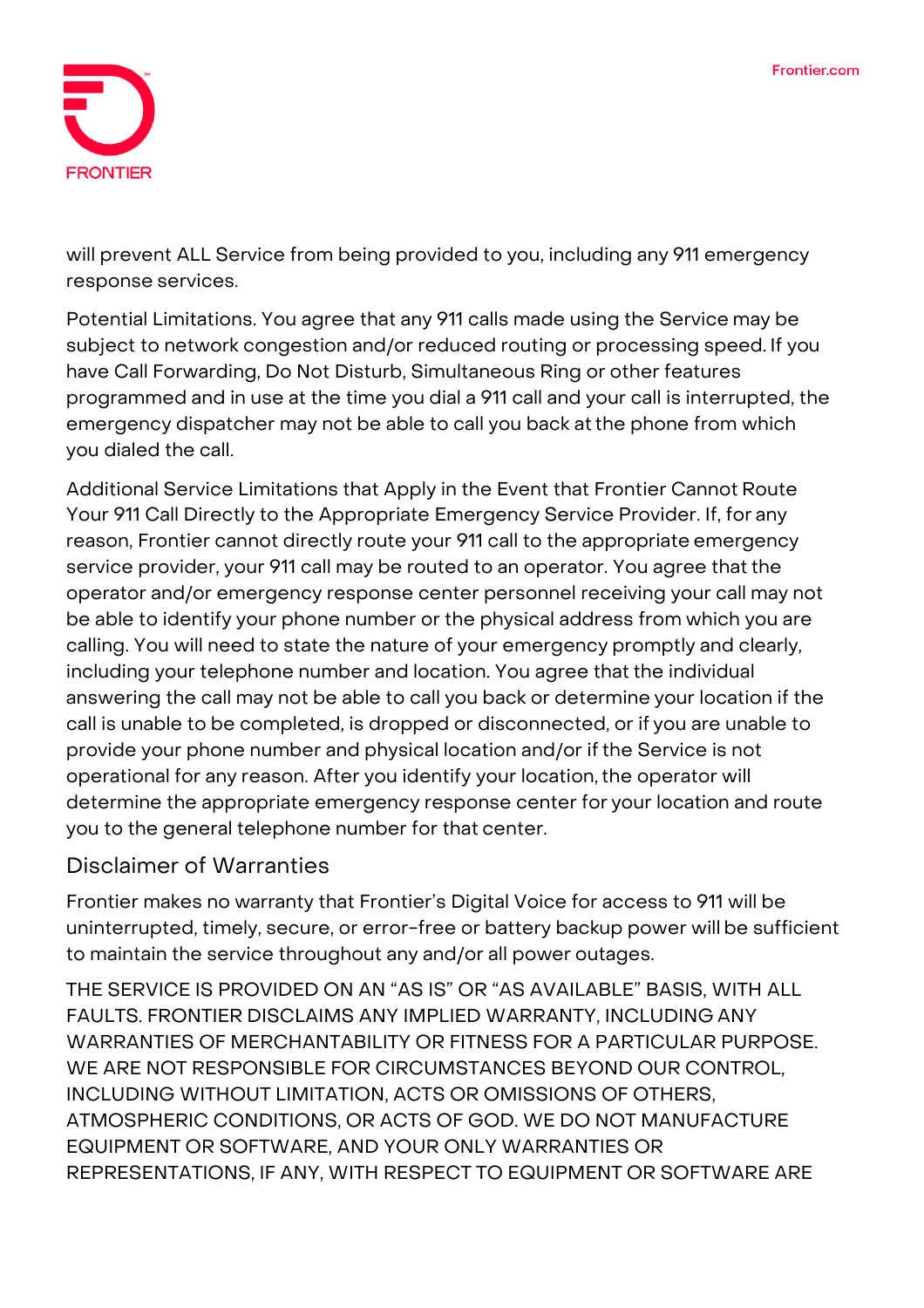

## THOSE THAT MAY BE PROVIDED BY THE MANUFACTURER (WITH RESPECT TO WHICH WE HAVE NO LIABILITY WHATSOEVER).

## **Indemnification**

Without limiting any provisions of this notice and the Frontier's Digital Voice TOS, you agree to defend, indemnify, and hold harmless Frontier, its subsidiaries, affiliates, officers, agents, directors, employees, and any other service provider who furnishes services to you in connection with the Frontier's Digital Voice service, from any and all claims, losses (including loss of profits or revenue), liabilities, damages, fines, penalties, demands, actions, costs, and expenses (including, without limitation, reasonable attorney fees) by, or on behalf of you or any third party or user of the Frontier's Digital Voice service. regardless of the nature of the claim, including without limitation claims related to 911 dialing, arising from or in connection with any failure or outage of Frontier's Digital Voice or any failure or outage of the 911 network itself.

**Dispute Resolution by Binding Arbitration Provision which applies to you and your use of Frontier services**

**\*\*\*PLEASE READ THIS CAREFULLY. IT AFFECTS YOUR RIGHTS \*\*\***

Frontier encourages you to contact our Customer Service department if you have concerns or complaints about your Service or Frontier. Generally, customer complaints can be satisfactorily resolved in this way. In the unlikely event that you are not able to resolve your concerns through our Customer Service department, you and Frontier each agree to resolve all disputes through binding arbitration or a small claims court rather than lawsuits in courts of general jurisdiction, jury trials, or class actions. Arbitration is more informal than a lawsuit. Arbitration uses a neutral arbitrator instead of a judge or jury, allows for more limited discovery than in court, and is subject to very limited review by courts. Arbitrators can award the same damages and individual relief affecting individual parties that a court can award, including an award of attorneys' fees if the law allows. For any non-frivolous claim that does not exceed \$75,000, Frontier will pay all costs of the arbitration. Moreover, in arbitration you are entitled to recover attorney's fees from Frontier for your own dispute to the same extent as you would be in court. In addition, under certain circumstances (as explained below), Frontier will pay you more than the amount of the arbitrator's award if the arbitrator awards you an amount that is greater than what Frontier has offered you to settle the dispute.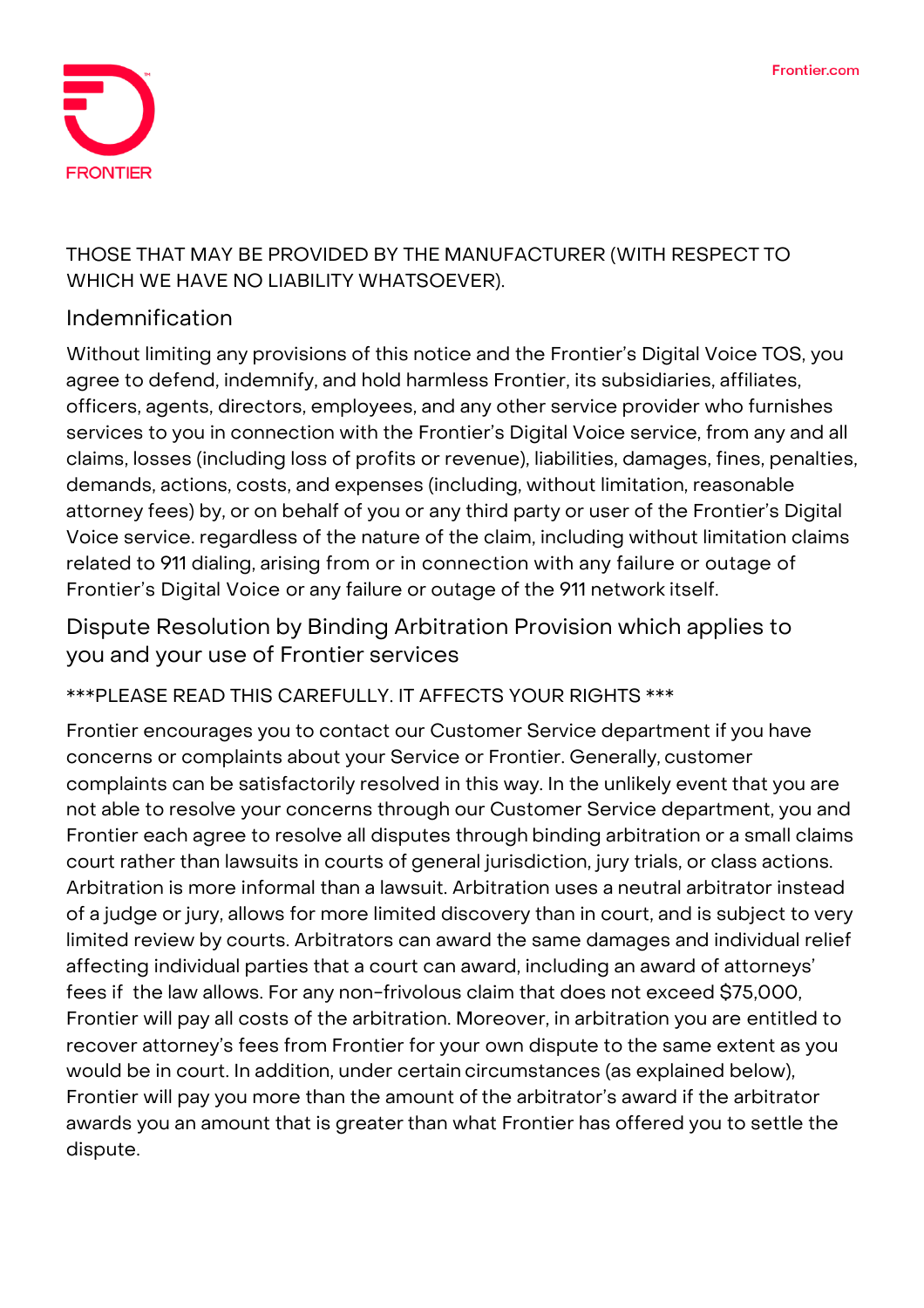

**Arbitration Agreement:**

(a) You and Frontier agree to arbitrate all disputes and claims between us related to or associated with the Service. This agreement to arbitrate is intended to be broadly interpreted. It includes, but is not limited to, all claims arising out of or relating to any aspect of our relationship, whether based in contract, tort, statute, fraud, misrepresentation or any other legal theory, that arose either before or during this or any prior Agreement, or that may arise after termination of this Agreement. It also includes claims that currently are the subject of class action or purported class action litigation in which you are not a member of a certified class. References to "Frontier." "you" and "us" include our respective subsidiaries, affiliates, agents, employees, predecessors in interest, successors, and assigns, as well as all authorized or unauthorized users or beneficiaries of Frontier Broadband Services under this or prior Agreements between us.

Notwithstanding the foregoing agreement, Frontier agrees that it will not use arbitration to initiate debt collection against you except in response to claims you have made in arbitration. In addition, by agreeing to resolve disputes through arbitration, you and Frontier each agree to unconditionally waive the right to a trial by jury or to participate in a class action, representative proceeding, or private attorney general action.

Instead of arbitration, either party may bring an individual action in a small claims court for disputes or claims that are within the scope of the small claims court's authority. In addition, you may bring any issues to the attention of federal, state, or local agencies, including, for example, the Federal Communications Commission. Such agencies can, if the law allows, seek relief against us on your behalf.

This Agreement evidences a transaction in interstate commerce, and thus the Federal Arbitration Act governs the interpretation and enforcement of this provision, even after the Agreement is terminated.

(b) A party who intends to seek arbitration must first send to the other, by certified mail, a written Notice of Dispute ("Notice"). The Notice to Frontier should be addressed to: Frontier Communications, Legal Department, 401 Merritt 7, Norwalk, CT 06851 ("Notice Address"). The Notice must (1) describe the nature and basis of the claim or dispute, and (2) set forth the specific relief sought ("Demand"). If Frontier and you do not reach an agreement to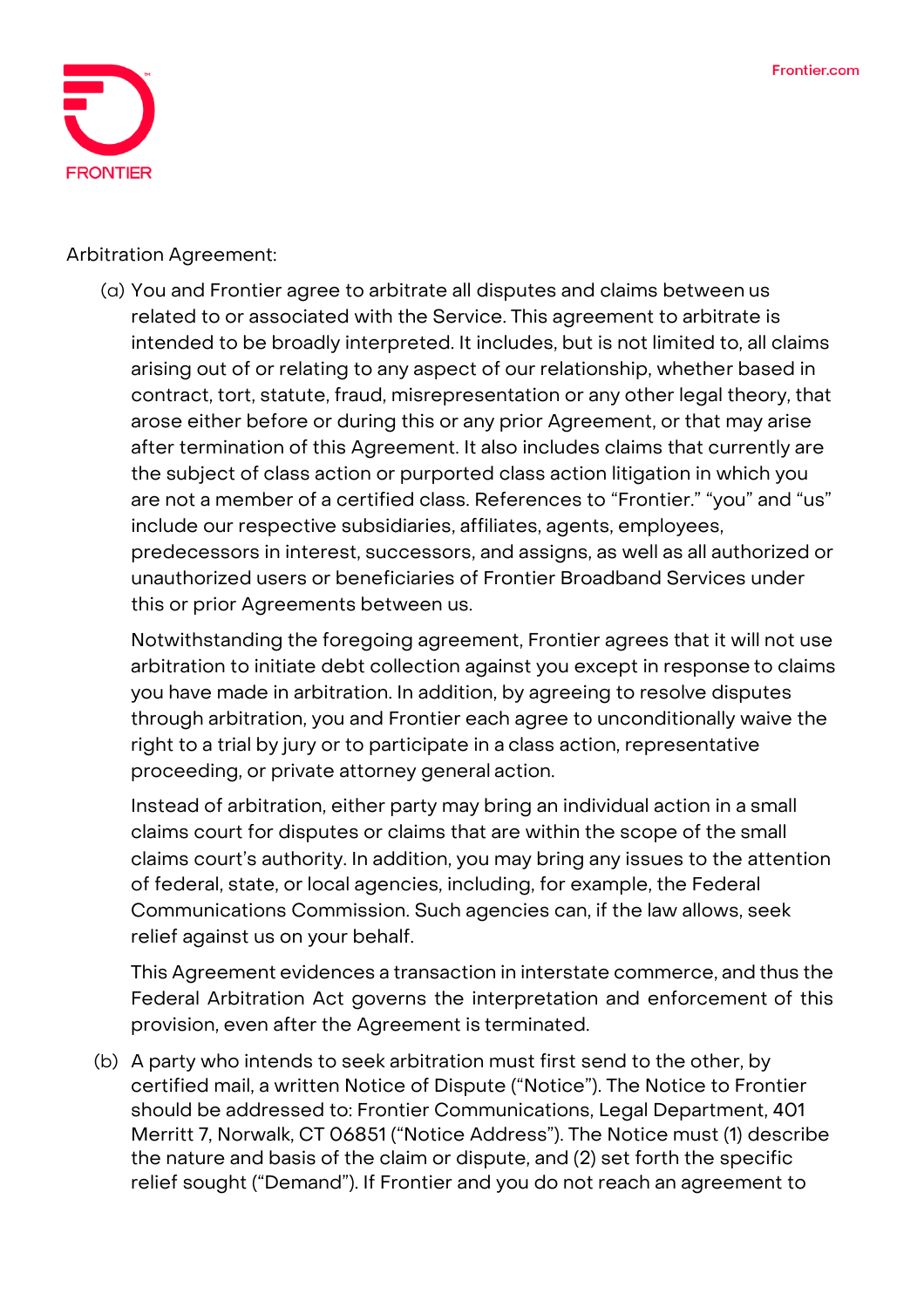

resolve the claim within 30 days after the Notice is received, you or Frontier may commence an arbitration proceeding. During the arbitration, the amount of any settlement offer made by Frontier or you shall not be disclosed to the arbitrator until after the arbitrator determines the amount, if any, to which you or Frontier is entitled.

(c) The arbitration will be governed by the Consumer Arbitration Rules ("AAA Rules") of the American Arbitration Association ("AAA"), as modified by the terms of this Agreement, and will be administered by the AAA. Procedure, rule and fee information is available from the AAA online at [http://www.adr.org,](http://www.adr.org/) by calling the AAA at 1.800.778.7879, or by calling Frontier at 1.877.462.7320, option 3. The arbitrator is bound by the terms of this Agreement. All issues are for the arbitrator to decide, except that issues relating to the scope and enforceability of the arbitration provision, including the scope, interpretation, and enforceability of section (f) below, are for a court to decide. If your claim is for \$25,000 or less, you may choose whether the arbitration will be conducted solely on the basis of documents submitted to the arbitrator, through a telephonic hearing, or by an in person hearing as established by the AAA Rules. If your claim exceeds \$25,000, the right to a hearing will be determined by the AAA Rules. Unless Frontier and you agree otherwise, any in person hearings will take place at a location that the AAA selects in the state of your primary residence unless you and Frontier agree otherwise. Regardless of the manner in which the arbitration is conducted, the arbitrator shall issue a reasoned written decision sufficient to explain the essential findings and conclusions on which the award is based.

Frontier agrees to pay your AAA filing, administration, and arbitratorfees "(AAA fees") for claims for damages of up to \$75,000 and for claims for nonmonetary relief up to the value of \$75,000, as measured from either your or Frontier's perspective (but excluding attorneys' fees and expenses). After Frontier receives notice that you have commenced arbitration, it will promptly reimburse you for your payment of the filing fee, unless your claim is for greater than \$75,000. (The filing fee currently is \$200 but is subject to change by the AAA. If you are unable to pay this fee, Frontier will pay it directly upon receiving a written request.) In addition, Frontier will not pay your share of the AAA fees if the arbitrator finds that either your claim or the relief sought is frivolous or brought for an improper purpose, as measured by the standards of Federal Rule of Civil Procedure 11(b). In such case, the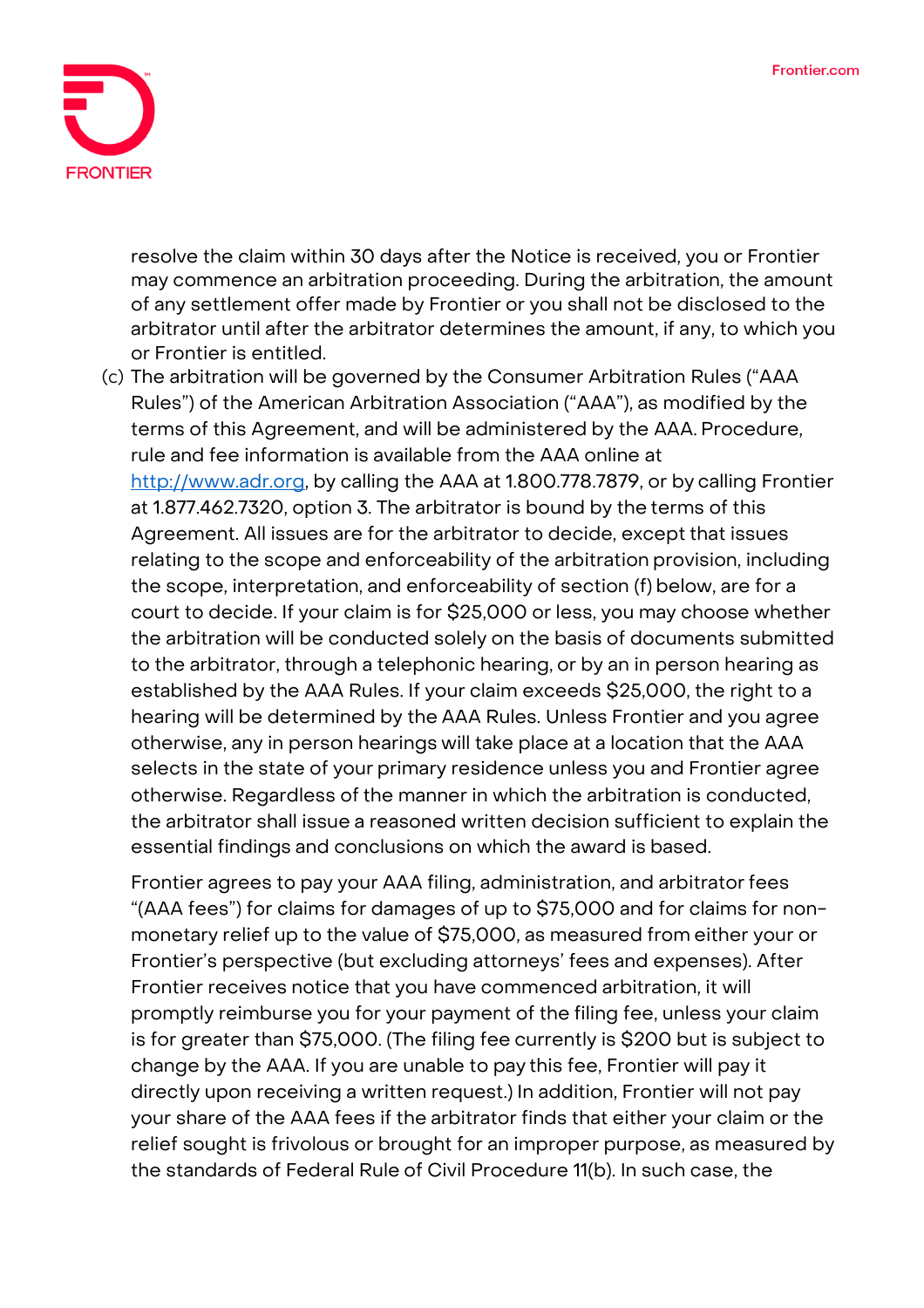

payment of AAA fees will be governed by the AAA Rules, and you agree to reimburse Frontier for all monies previously disbursed by it that are otherwise your obligation to pay under the AAA Rules. If you initiate an arbitration in which you seek relief valued at more than \$75,000 (excluding attorney's fees and expenses), as measured from either your or Frontier's perspective, the payment of AAA fees will be governed by the AAA Rules.

- (d) If Frontier offers to settle your dispute prior to appointment of the arbitrator and you do not accept the offer, and the arbitrator awards you an amount of money that is more than Frontier's last written settlement offer, then Frontier will pay you the amount of the award or \$5,000 ("the alternative payment"), whichever is greater, If Frontier does not offer to settle your dispute prior to appointment of the arbitrator, and the arbitrator awards you any relief on the merits, then Frontier agrees to pay you the amount of the award or the alternative payment, whichever is greater. The arbitrator may make rulings and resolve disputes as to the payment and reimbursement of fees, expenses, and the alternative payment at any time during the proceeding and upon request from either party made within fourteen (14) days of the arbitrator's ruling on the merits.
- (e) Although Frontier may have a right to an award of attorney's fees and expenses if it prevails, Frontier agrees that it will not seek such an award.
- (f) You and Frontier agree to seek, and further agree that the arbitrator may award, only such relief—whether in the form of damages, an injunction,or other non-monetary relief—as is necessary to resolve any individual injury that either you or Frontier have suffered or may suffer. In particular, if either you or Frontier seeks any nonmonetary relief, including injunctive or declaratory relief, the arbitrator may award relief on an individual basis only, and may not award relief that affects individuals or entities other than you or Frontier. YOU AND FRONTIER AGREE THAT WE EACH MAY BRING CLAIMS AGAINST THE OTHER ONLY IN AN INDIVIDUAL CAPACITY AND NOT AS A PLAINTIFF OR CLASS MEMBER IN ANY PURPORTED CLASS, REPRESENTATIVE, OR PRIVATE ATTORNEY GENERAL PROCEEDING. FURTHERMORE, UNLESS BOTH YOU AND FRONTIER AGREE OTHERWISE IN WRITING, THE ARBITRATOR MAY NOT CONSOLIDATE MORE THAN ONE PERSON'S CLAIMS, AND MAY NOT OTHERWISE PRESIDE OVER ANY FORM OF A CLASS, REPRESENTATIVE, OR PRIVATE ATTORNEY GENERAL PROCEEDING. If a court decides that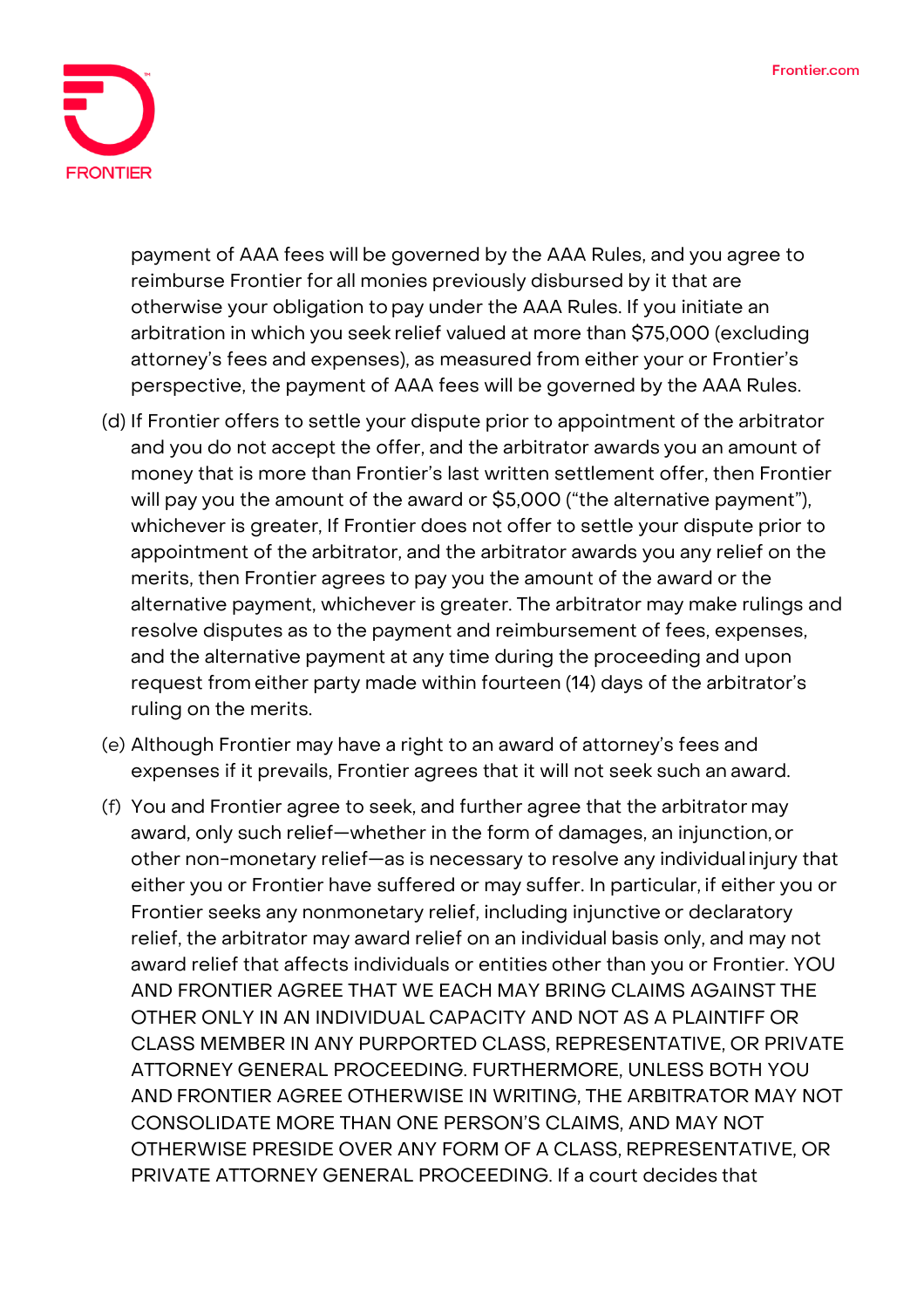

applicable law precludes enforcement of any of this paragraph (f)'s limitations as to a particular claim for relief, then that claim (and only that claim) must be severed from the arbitration and may be brought in court. Further, an arbitrator's award and any judgment confirming it shall apply only to that specific case and cannot be used in any other case except to enforce the award itself.

(g) Notwithstanding any provision in this Agreement to the contrary, you and Frontier agree that if Frontier makes any change to this arbitration provision during the period of time that you are receiving Frontier services, you may reject that change by providing Frontier with written notice within 30 days of the change to the Notice Address provided in (b) above and require Frontier to adhere to the language in this provision. By rejecting any future change, you are agreeing that you will arbitrate any dispute between us in accordance with the language of this provision.

## **Frontier Digital Voice 911 Acknowledgement**

#### **911 Acknowledgement**

This acknowledgement applies to both Frontier VoIP and Fiber Internet Voice (referred to herein simply as "Frontier's Digital Voice"). There are significant differences between accessing 911 service using Frontier's Digital Voice and accessing 911 service using traditional wireline telephone service.

#### **Electrical Power**

Historically, telephone service primarily has been powered by electrical power within the telephone network. By contrast, Frontier's Digital Voice is powered in part by electrical power in your service location. Frontier provides a battery backup unit at the point where the electrical power is required in most markets. It is your responsibility to ensure the battery remains charged and to replace the battery periodically.

#### **Battery Information**

#### Location:

Your backup battery or batteries may be in different locations, depending on your network configuration:

a. Residential Gateway (RG)—You may have an RG, which is inside your service location near your primary computer or television set. It requires service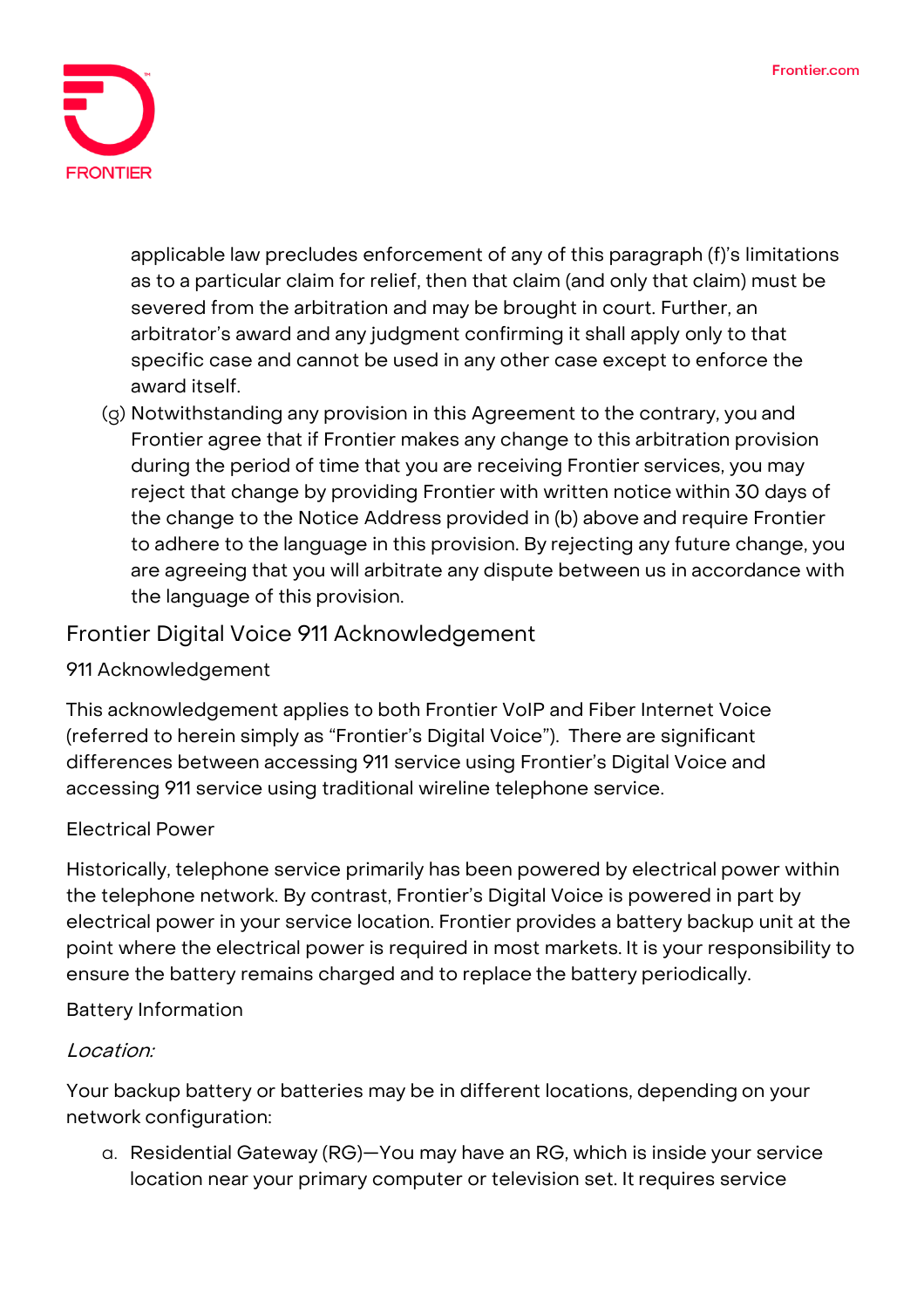

location-provided electrical power, and has an attached or integrated backup battery.

b. Optical Network Terminal (ONT)—You may have an ONT, which is a box typically located on the side of your house or in your garage. Depending on the type of ONT installed, it may have an internal backup battery or an optional external battery backup unit, which powers the ONT.

## Power Outage:

During a power outage, you will not be able to make or receive calls, including 911 calls, unless you have a functioning backup battery. To conserve battery power for Frontier's Digital Voice, DO NOT use any Frontier service other than Frontier's Digital Voice during a power outage. Frontier recommends that you use a corded phone with Frontier's Digital Voice during a power outage. (Cordless phones as well as telecommunications devices used to assist customers with disabilities require electrical power to work and may not be equipped with backup batteries.) Frontier also recommends that you always have an alternative means of accessing 911 during a power outage, such as a traditional wireline phone or cellphone.

## Checking Your Battery:

A backup battery unit will not function properly if the battery is not charged or the battery is not replaced periodically. Batteries lose their functionality over time due to a variety of reasons, including age, corrosion, and weather and temperature extremes. Therefore, you should periodically check your Frontier's Digital Voice battery, and replace it as necessary, to insure that it has sufficient charge in order it to provide backup power in case of a power outage.

#### **Checking the Battery Level and Replacement**

Depending on the type of battery backup unit you have, you can check the battery level by monitoring the battery level indicator on the battery backup unit itself, on the RG/ONT, or using a battery test strip. If the indicator shows a low battery, contact Frontier or the manufacturer to request a replacement at a nominal charge.

#### **Broadband Network**

Frontier's Digital Voice may be provided to you over a broadband (Internet Protocol or "IP") network. If there is a broadband network outage, your Frontier's Digital Voice service will not function and you will not be able to make 911 calls with this service.